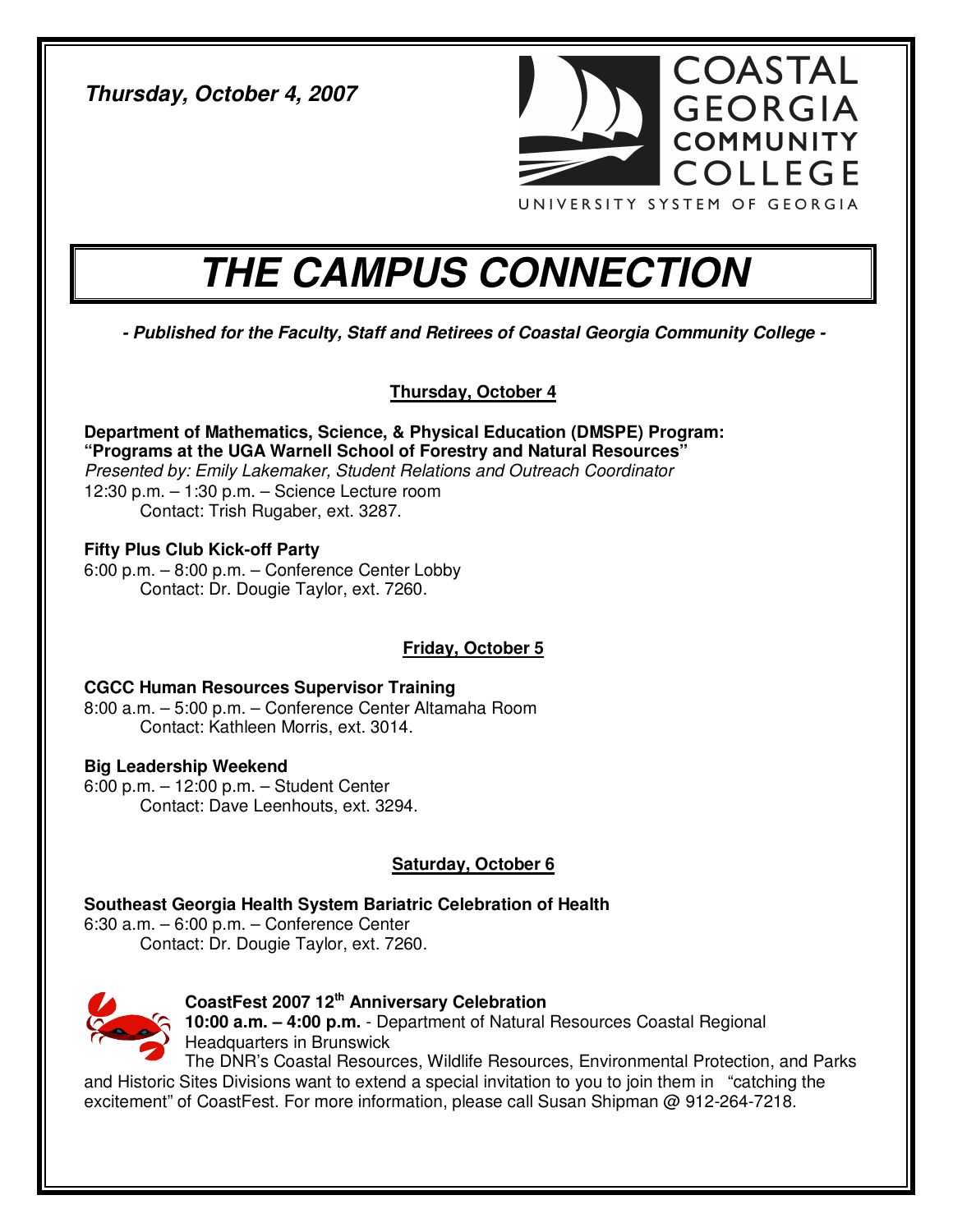## **Big Leadership Weekend**

6:00 p.m. – 12:00 p.m. – Student Center Contact: Dave Leenhouts, ext. 3294.

#### **Monday, October 8**

#### **CGCC Foundation Annual Fund Drive Kick-off "One Month to Give, One Day to Celebrate"**  8:30 a.m. - Administration Building Lobby Contact: Institutional Advancement, ext. 3303.

#### **Tuesday, October 9**

#### **CGCC Foundation Annual Fund Drive Kick-off "One Month to Give, One Day to Celebrate"**

8:30 a.m. - Camden Center Rotunda Contact: Institutional Advancement, ext. 3303.

## **Faculty Meeting Cancelled.**

## **Reception for Dr. Stephen Joyner, VP for Student Development Services and Dr. Wesley Payne, new VP for Academic Affairs**

12:15 p.m. – 1:30 p.m. – Student Center Contact: Dr. Dorothy L. Lord, ext. 7201.

#### **Wednesday, October 10**

## **Lady Mariners Softball vs. Brewton Parker**  12:00 p.m. – Softball field

Contact: Athletics, ext. 7207.

## **RN Program: Clinical Conference on Spinal Cord Injury**

4:00 p.m. – 5:00 p.m. – Student Center Contact: Diane Denton, ext. 2308.

## **Thursday, October 11**

#### **Albany State University (ASU) Visitation**

10:00 a.m. – 2:00 p.m. – Student Center Contact: Floyd Phoenix, ext. 3295.

**Reception for Dr. Wesley Payne, new VP for Academic Affairs**  12:15 p.m. – 1:30 p.m. – Camden Center Rotunda Contact: Dr. Dorothy L. Lord, ext. 7201.

## **Friday, October 12**

#### **Albany State University (ASU) Visitation**  10:00 a.m. – 2:00 p.m. – Student Center Contact: Floyd Phoenix, ext. 3295.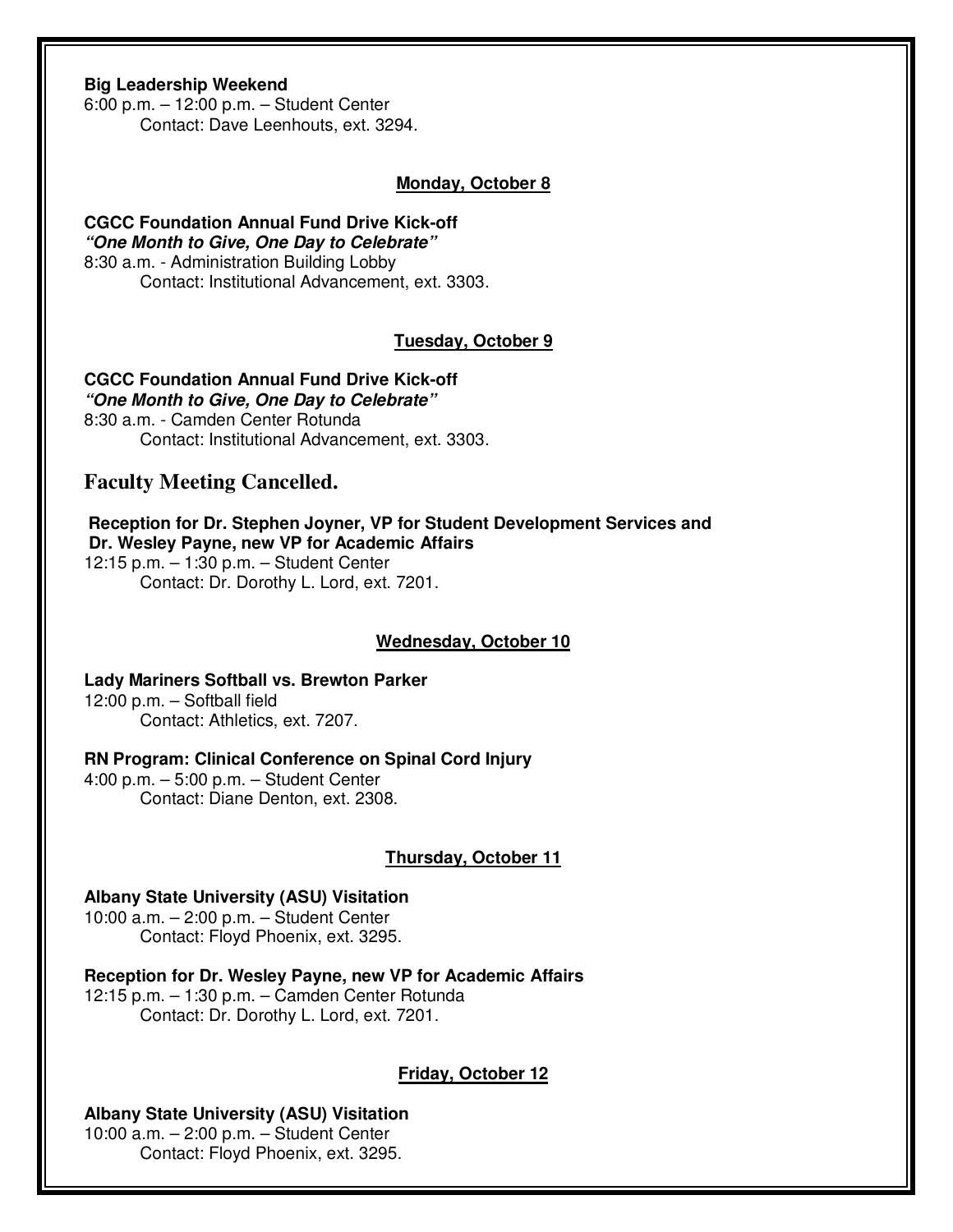## **Saturday, October 13**

#### **Lady Mariners Softball vs. SCAD**

12:00 p.m. & 2:00 p.m. – Softball field Contact: Athletics, ext. 7207.

#### **Tuesday, October 16**

#### **Coastal Scholars Meeting**

12:15 p.m. – 1:15 p.m. – Science Lecture Room Contact: Tony Wege, ext. 7354.

## **Academic Skills Workshop: Intro to Using the Library & GIL**

12:15 p.m. & 4:30 p.m. – Library Classroom Contact: Student Development Services, ext. 7220.

#### **PTK 2007 Satellite Seminar:**America's Economic Relationship with China 7: 30 p.m. – 8:30 p.m. – Science Lecture Room (Student and Faculty invited **FREE**!) Contact: Student Development Services, ext. 7220.

# **Wednesday, October 17**

## **Georgia Association for Educators (GAE) Hotdog Sale**

11:00 a.m. – 7:00 p.m. - Near Bell Tower Contact: Dave Leenhouts, ext. 3294.

## **Brunswick Association of Nursing Students ( BANS) Meeting**

11:30 a.m. – 12:45 p.m. – Science Lecture Room Contact: Diane Denton, ext. 2308.

## **Thursday, October 18**

## **Torchbearers Club Meeting**

12:00 p.m. – 2:00 p.m. – Science Lecture Room Contact: Floyd Phoenix, ext. 3295.

**Academic Skills Workshop: Resume and Job Application Strategies**  12:15 p.m. & 4:30 p.m. – Library Classroom Contact: Student Development Services, ext. 7220.

## **Friday, October 19**

**Coastal Georgia Community Action Authority Annual Training**  8:30 a.m. – 4:00 p.m. – Conference Center Auditorium Contact: Dr. Dougie Taylor, ext. 7260.

## **Cultural Affairs Event: Harry O'Donoghue in Concert**

7:00 p.m. – Conference Center Contact: Dave Leenhouts, ext. 3294.